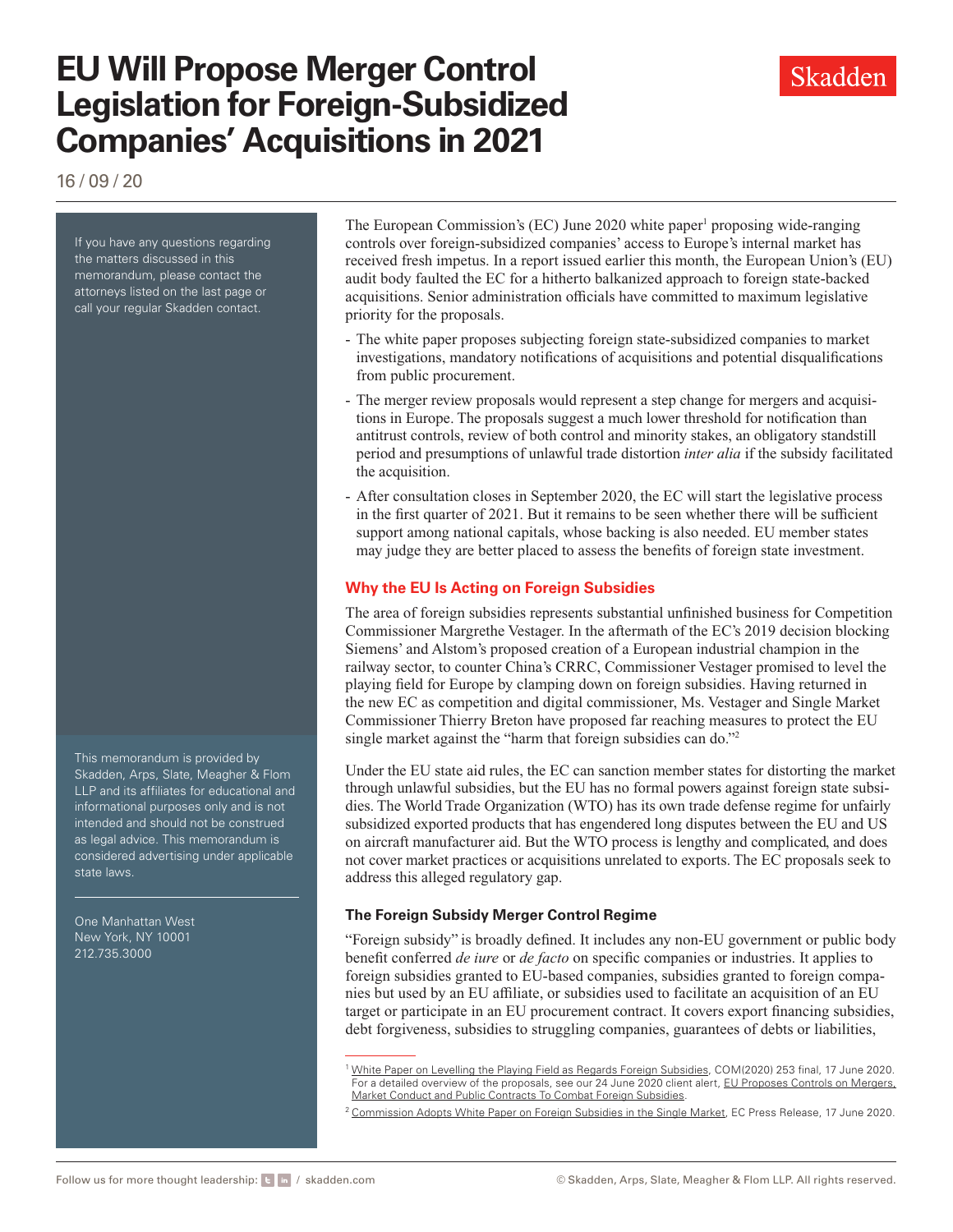## **EU Will Propose Merger Control Legislation for Foreign-Subsidized Companies' Acquisitions in 2021**

tax relief outside general measures and foreign subsidies directly facilitating an acquisition. As currently drafted, any preferential tax treatment or fiscal incentives such as tax credits by a non-EU government, whether or not supported by a ruling, could fall within the scope of the new regime. Subsidies under  $\epsilon$ 200,000 over a period of three years are excluded.

In relation to acquisitions, foreign-subsidized acquirers would have to notify to the EC any contemplated acquisition of an EU target that meets the relevant filing thresholds (see below). This would be in addition to, rather than in place of, the merger control filings that may be required, though the two filings could be reviewed in parallel.

Based on the current proposals, the notification obligation would apply if the acquirer has received a foreign subsidy from a third-country government three years prior to the deal, or expects to do so within a year thereafter. In assessing the transaction, there would be no requirement that the foreign subsidy forms part of the consideration for the acquisition. Rather it would have to be shown that the acquisition: (i) was facilitated by the foreign subsidy either directly or indirectly by increasing the acquirer's financial strength; and (ii) would be likely to result in the distortion of the internal market. Foreign subsidies directly facilitating acquisitions would normally be considered distorting. The EC would consider the size of the subsidy, the position of the beneficiary, competition in the market(s) concerned and whether the beneficiary has privileged access to its domestic market.

#### **The Notification Threshold and Procedure**

The EC is proposing a significantly broader test for notifiable acquisitions than under EU merger control rules. This will encompass not just control, but an as-yet-undefined "material influence" threshold. Typically this would mean any substantial equity stake, perhaps with director appointments attached, that might influence major corporate decisions.

The size of notifiable transaction is also not yet decided. But the proposal suggests the thresholds will be far lower than the current EU merger control thresholds. It could be a size-of-target test (for example, revenue over  $E100$  million) or value-of-transaction test. The latter may be more appropriate where the target has a valuable, but as yet uncommercialized, technology or business concept.

In terms of procedure, there would be a mandatory standstill period while the acquisition is considered. Either there would be no finding of distortion, and the acquisition cleared, or an in-depth inquiry ordered. The inquiry would examine whether there is sufficient evidence tending to show that the acquiring

company could have benefitted from foreign subsidies facilitating the acquisition. The EU could prohibit the acquisition or order remedies as the price of approval.

## **The Impetus To Act**

Public statements by senior EC officials show strong institutional support to move forward with this legislation. EC President Ursula von der Leyen's Letter of Intent to the European Parliament and Council, published alongside her State of the Union 2020 speech of 16 September, singles out foreign subsidy legislation as one of the major initiatives in the upcoming year.<sup>3</sup> And the EC's Deputy Director-General for State Aid Carles Esteva Mosso stated that the proposals have "maximum priority" for the EC. He reported that there had been substantial support in response to the consultation and the EC would move forward with a legislative proposal as quickly as possible, saying that 2020 is "almost materially impossible, but 2021 — certainly." This was echoed by Dutch and German officials highlighting the limitations of the EU's current trade defense tools.4

A report issued by the EU's audit body, European Court of Auditors (ECA), has added support.<sup>5</sup> It stated that EU actions taken in response to China's increasing investments in the EU are not properly coordinated, financed or monitored. It identified that Chinese state-owned enterprises have backed over half of China's investments in the EU. While under EU rules, such subsidies would, if granted by a member state, be treated as state aid, the EU does not currently have the tools to take similar action against foreign subsidies. The ECA refers to the white paper proposals as a way to avoid potential distortions and achieve a level playing field.

The proposals also come at a sensitive time for EU/UK trade negotiations. Once outside the bloc in January 2021, the UK will become a third country potentially subject to the new foreign state subsidy rules. The UK has resisted the EU's desire to include state subsidy "level playing field" obligations in any future trading agreement.<sup>6</sup> A foreign subsidy regime may be seen by the EU as an alternative means of securing a level playing field as the UK exits.

<sup>&</sup>lt;sup>3</sup> Letter of Intent to President David Maria Sassoli and to Chancellor [Angela Merkel](https://www.skadden.com/-/media/files/publications/2020/09/eu-will-press-forward-with-merger-control-rules/fn3_state_of_the_union_2020_letter_of_intent_en.pdf?la=en), State of the Union 2020, 16 September 2020.

<sup>4</sup> Ensuring a Level Playing Field Between European Companies and State Owned or Subsidised Enterprises From Third Countries, European Competition Day 2020, 7-8 September 2020.

<sup>&</sup>lt;sup>5</sup> [The EU's Response to China's State-Driven Investment Strategy](https://www.eca.europa.eu/en/Pages/DocItem.aspx?did=54733), Review No 03/2020, European Court of Auditors, 10 September 2020.

<sup>6</sup> Government Sets Out Plans for New Approach to Subsidy Control, Department for Business, Energy & Industrial Strategy Press Release, 9 September 2020 (The UK intends to apply the minimalist WTO rules on subsidies as of 1 January 2021).